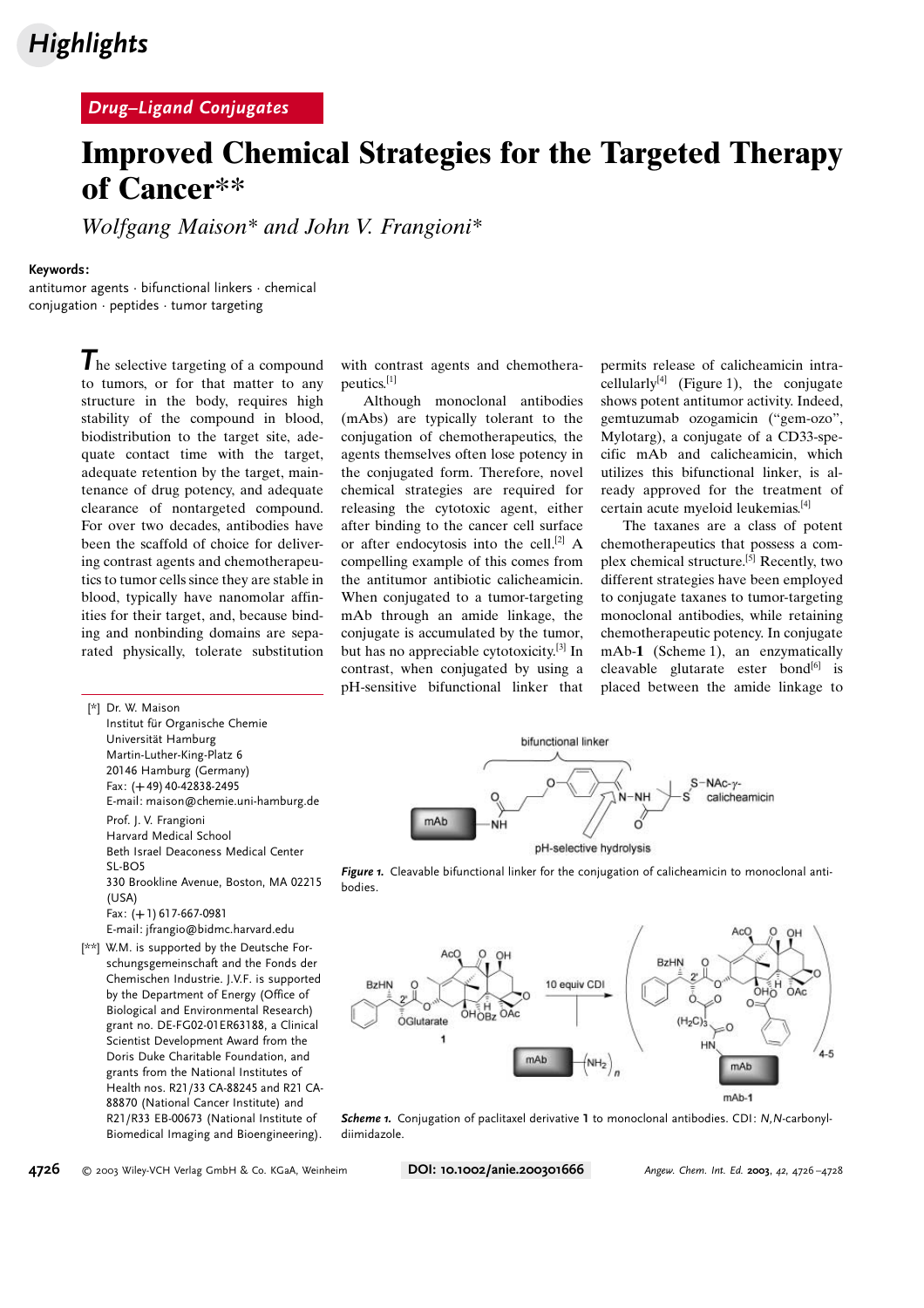the mAb, and the 2' position of a firstgeneration taxane such as paclitaxel  $(Taxol)$ .<sup>[7]</sup> After endocytosis of the paclitaxel/mAb conjugate, nonspecific cellular esterases release free paclitaxel, which can diffuse out of endosomes, and into the cytosol, where it exerts its biological effect.[7]

As shown in Scheme 2, the secondgeneration taxane 2 (SB-T-110131, IDN5109; BAY59-8862) was conjugated at position 10, under mild conditions, by using a methyldisulfanyl alkanoyl (MDS) linker, $[8]$  to mAbs specific for the epidermal growth factor (EGFR), which is known to be overexpressed in several human squamous cell cancers. The anti-EGFR mAbs were modified with N-succinimidyl-4-(2-pyridyldithio) pentanoate to attach 4-pyridyldithio pentanoyl groups and subsequently coupled to taxoid 2 through a disulfide linkage. After endocytosis of the conjugate, the reducing environment of the cell would be expected to release the taxane from the antibody. Antitumor activities of two anti-EGFR mAb-2 conjugates  $(KS61-2$  and  $KS77-2)$  were evaluated against human tumor xenografts in severe combined immune deficiency mice.[8] Both conjugates showed remarkable antitumor activity and it was demonstrated that the dose of mAb– taxoid conjugate used were nontoxic to the mice.

A very interesting and more general linker system based on enzymatic activation was recently reported by Shabat and co-workers.[9] The central core of this "chemical adapter" is a 4-hydroxymandelic acid unit with three functional groups that are suitable for conjugation to a targeting molecule, a cytotoxic moiety, and an enzyme substrate (Fig-



Figure 2. Chemical adapter system based on 4-hydroxymandelic acid.

ure 2). The underlying concept is that the targeting molecule will guide the conjugate to the tumor site, where an enzymatic reaction with the enzyme substrate would trigger a spontaneous reaction that releases the cytotoxic molecule. The release mechanism proceeds by enzymatic cleavage of the enzyme substrate, subsequent elimination of a cyclic dimethylurea derivative, and formation of an intermediate quinone methide, which releases the cytotoxic molecule as a carbamic acid that decarboxylates spontaneously to yield the active drug (Figure 2). The concept has been proven for a conjugate consisting of a N- (2-hydroxypropyl)methacrylamide

(HPMA) copolymer<sup>[10]</sup> as a targeting molecule, etoposide as a cytotoxic molecule, and a substrate for a retro-aldol retro-Michael sequence that is catalyzed by the antibody 38C2 as the cleaving enzyme. However, it has not yet been tested in vivo.

Although the chemical strategies described above have been typically applied to mAbs, the advantages of mAbs come with a high cost in terms of biodistribution and pharmacokinetics. Immunoglobulin G  $(IgG)$  has a molecular weight  $(M_{\rm W})$  of about 150000 Da, corresponding to a hydrodynamic diameter (HD) of about 10.4 nm. Such macromolecules require over 24 h to reach equilibrium with the extracellular space, exhibit a half-life of two to three days, and typically require up to seven days for complete clearance from the body. Furthermore, the high hydrostatic pressure found in many solid tumors resists penetration of  $IgG<sub>1</sub><sup>[11]</sup>$  Finally, although the apparent affinity of antibodies is high, this is achieved by divalency. Indeed, most single-chain antibodies do not possess an affinity high enough for effective targeting in vivo.

Recently, there has been a trend towards replacing the antibody scaffold with low molecular weight ligands. Conceptually, these ligands are similar to an antibody in that they possess one or more binding domains for tumor targeting, and a nonbinding domain for conjugation to functional molecules such as contrast agents and/or chemotherapeutics. Unlike mAbs, their low molecular weight and small hydrodynamic diameter permit rapid clearance, usually via the kidney and liver. The challenge is to engineer low molecular weight ligands such that they are "modular", that is, that they retain tumor binding even after substitution with a molecule that may be of similar, or larger, size.

Natural peptide ligands bind their receptors with high specificity, and with



Scheme 2. Conjugation of monoclonal antibodies to the second-generation taxane 2 (SB-T-110131; Boc=tert-butoxycarbonyl). a) N-succinimidyl-4-(2-pyridyldithio)pentanoate, 50 mm phosphate buffer, 50 mm NaCl, pH 6.5, 2 mm EDTA, 90 min; b) 50 mm phosphate buffer, 50 mm NaCl, pH 6.5, 2 mm EDTA, 1.7 equiv 2, 24 h.